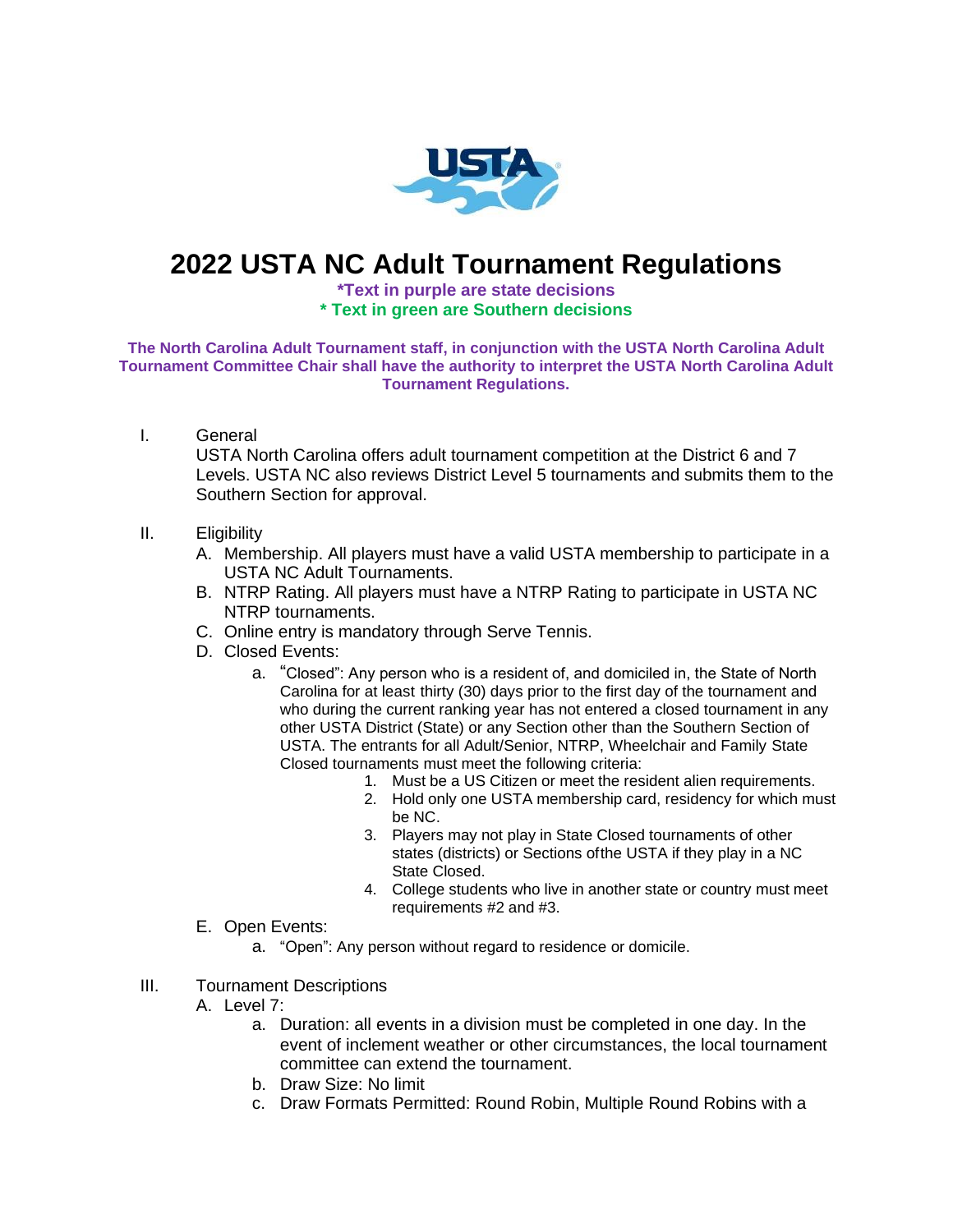Playoff, Compass Draw, First Match Consolation, Team Format,

- d. Match Format: No-ad scoring may be used. Match formats may be shortened when inclement weather or other circumstances prevent a tournament from finishing on time. The match shall be any of the following:
	- i. Best of 3 short sets with a 7 point match tiebreak played in lieu of
	- a 3rd set (a 5 point short set tiebreak played at 3 games all)
	- ii. 8 game Pro Set with a 7 point tiebreak at 8 games all iii. One 6 game set with a 7 point tiebreak at 6 games all
	- iv. One short set, with a 5 point tiebreak at 3 games all
	- v. Timed matches (game format) of 20 minutes or longer
- e. Selection: When a draw size is limited, selection will be done as indicated in the sanctioning process.
- f. Seeding
	- i. Singles: Seeding will be done using the most recently published singles National Standings list of the Division
	- ii. Doubles: Seeding will be done using the most recently published doubles National Standings list of the division. Teams will be seeded in order of their combined standings. If there is a tie, the team with the player that has the highest doubles standing on the list must be seeded in the higher position. If a player has no standing for the purpose of determining the combined standing, this player will be assigned a standing one lower than the last player on the doubles National Standing list.
	- iii. Family Divisions: the all factors method of seeding will be used to seed. (**USTA Regulation II. A.4.b**)
- g. Officials.
	- **i. If the Tournament Director chooses not to have an official, the Tournament Director can serve as the official for a Level 7 tournament by completing the Tournament Director/Referee Dual Role course. Reach out to the USTA NC office to enroll in this course.**
- **h. Courts for tournament play.**
	- **i. The use of tennis-related blended lines are permitted on courts used for tournament matches. The use of other lines for another sport, such as Pickleball, are not permitted on courts used for local league matches.**
- **i.** B. Level 6:
	- a. Duration: All events in a division must be completed in 3 days. In the event of inclement weather or other circumstances, the local tournament committee can extend the tournament.
	- b. Draw Size: No limit
	- c. Draw Formats Permitted: Round Robin, Multiple Round Robins with a Playoff, Compass Draw, Feed In Championship, First Match Consolation, Team Format, Voluntary Consolation.
		- **i. Single elimination will be approved on a case by case basis**
		- ii. Block Seeding not permitted
		- iii. Separating Event into multiple draws: an event may be separated into more than one draw. Players may be waterfalled, or be flighted except that when the multiple round robin with playoff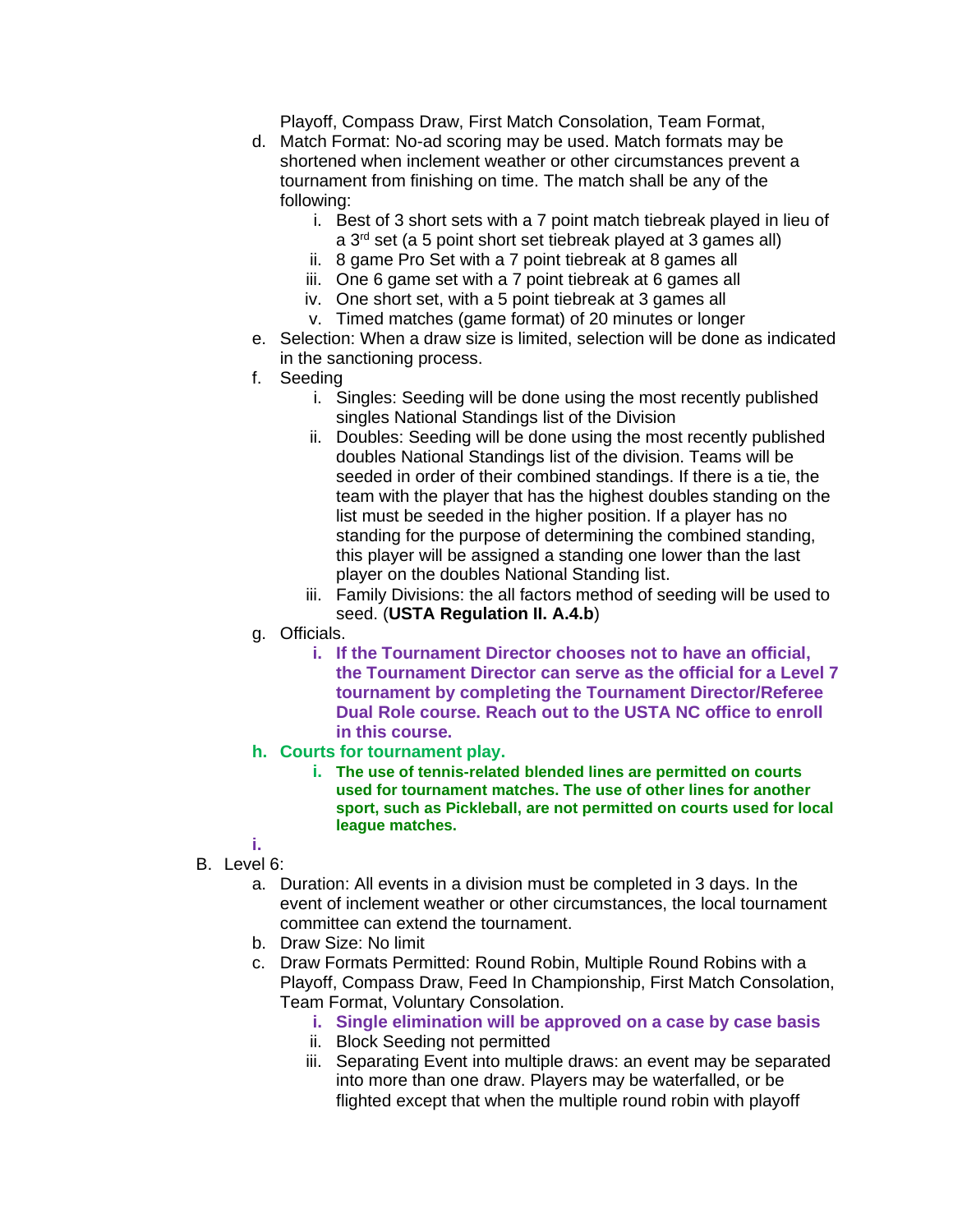format is used, players must be waterfalled.

- d. Match Format: no-ad scoring may be used. Match formats may be shortened when inclement weather or other circumstances prevent a tournament from finishing on time. The match shall be any of the following:
	- i. Best of 3 sets with a 10 point match tiebreak played in lieu of the  $3^{\mathsf{rd}}$  set
	- ii. Best of 3 short sets with a 5 point short set tiebreak played at 3 games all.
	- iii. Best of 3 short sets with a 7 point match tiebreak played in lieu of a 3rd set (a 5 point short set tiebreak played at 3 games all)
	- iv. 8 game Pro Set with a 7 point tiebreak at 8 games all
	- v. One 6 game set with a 7 point tiebreak at 6 games all
	- vi. One short set, with a 5 point tiebreak at 3 games all
- e. Selection: When a draw size is limited, selection will be done as indicated in the sanctioning process.
- f. Seeding:
	- i. *Adult Open and Adult Age Group Divisions*
		- 1. The Sectional Association determines the method of seeding. The all factors method of seeding will be used to seed. (**USTA Regulation II. A.4.b**)
	- ii. *Adult NTRP Divisions.*
		- 1. Singles: Seeding will be done using the most recently published singles National Standings list of the Division
		- 2. Doubles: Seeding will be done using the most recently published doubles National Standings list of the division. Teams will be seeded in order of their combined standings. If there is a tie, the team with the player that has the highest doubles standing on the list must be seeded in the higher position. If a player has no standing for the purpose of determining the combined standing, this player will be assigned a standing one lower than the last player on the doubles National Standing list.
	- iii. Family Divisions: the all factors method of seeding will be used to seed. (**USTA Regulation II. A.4.b**)
- **g. Officials.** 
	- **i. It is recommended that a Level 6 tournament have an official.**
	- **ii. If the Tournament Director does not want to have an official, the Tournament Director can serve as the official for a Level 6 tournament by completing the Tournament Director/Referee Dual Role course. Reach out to the USTA NC office to enroll in this course.**
- **h. Courts for tournament play.**
	- **i. The use of tennis-related blended lines are permitted on courts used for tournament matches. The use of other lines for another sport, such as Pickleball, are not permitted on courts used for local league matches.**
- C. Level 5: USTA NC has been granted up to 7 Level 5 tournaments, 2 of which can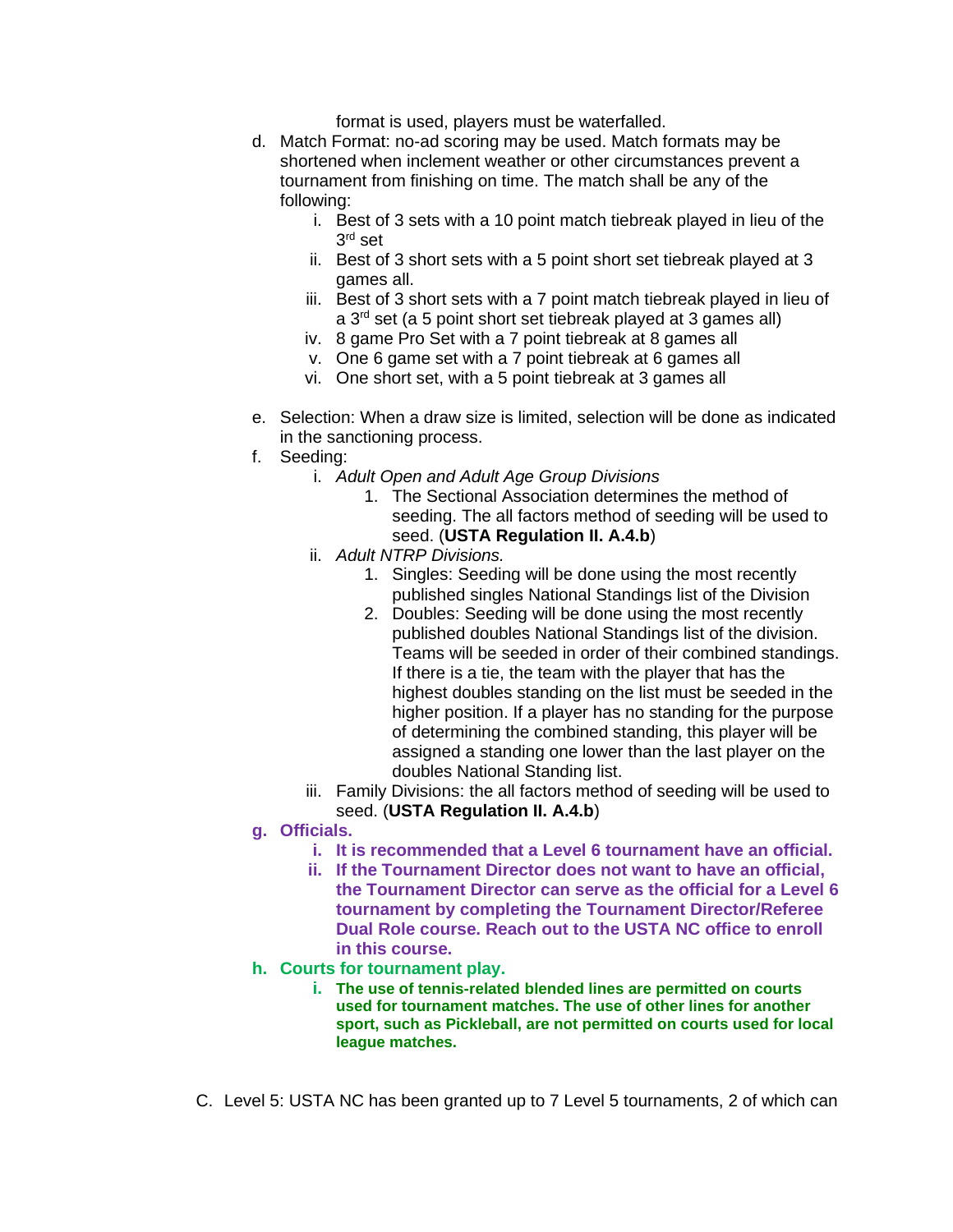- be "Closed". USTA Southern has final approval authority for these tournaments.
	- a. Duration: all events in a division must be completed in five days, unless a longer period has been authorized in advance by the USTA Adult Tennis Department.
		- i. No less than 30 days before entries open, a Tournament Director may make a request to the USTA Adult Tennis Department for a longer duration for events in a division to be completed than is permitted in USTA National Adult Tournament Regulations **Regulation VII.B.1a.** The request must include the additional number of days needed to complete the events and the rationale for the request
		- ii. Completion of tournament by end of sanction period: Play may not continue after the last sanctioned day of the tournament without prior written approval of the applicable USTA Adult Tennis **Department**
	- b. Draw Size. The draw size of a Section Level 5 Adult and Family
		- **i. The tournament draw size will be determined by the Tournament Director**
	- c. Draw Formats Permitted: Round Robin, Multiple Round Robins with a Playoff, Compass Draw, Feed In Championship, First Match Consolation, Team Format, Voluntary Consolation
		- **i. Single elimination is permitted on a case-by-case basis**
		- **ii. Block seeding is permitted to the extent permitted in USTA National Adult Tournament Regulations Regulation VII.A.3.b, if such use is approved in advance by the District Association**
		- **iii.** Separating event into multiple draws. An event may be separated into multiple draws to the extent permitted in USTA National Adult Tournament Regulations **Regulation VII.A.3.c**
	- d. Match Format: no-ad scoring may be used. The match shall be any of the following:
		- i. Best of 3 tiebreak sets
		- ii. Best of 3 tiebreak sets with a 10-Point Match Tiebreak played in lieu of the 3rd set
		- iii. Best of 3 short sets (with a 5-Point Short Set Tiebreak played at 3 games all)
		- iv. 8-game pro fest with a 7-Point Tiebreak at 8 games all
	- e. Selection
		- i. Adult Divisions.
			- 1. *Open Adult tournaments.* When the singles draw size of an Open Adult tournament that is open to residents of any Sectional Association is limited, players will be selected (and alternates will be ordered) in the order their names appear on the most recently published National Standings List of the division. When a doubles draw size is limited, teams will be selected (and alternates will be ordered) using the procedure described in USTA National Adult Tournament Regulations **Regulation V.B.** Wildcards may not be awarded
			- 2. *Closed District Adult tournaments.* When the draw size of a Closed District Adult tournament is limited, the same procedures described in the USTA National Adult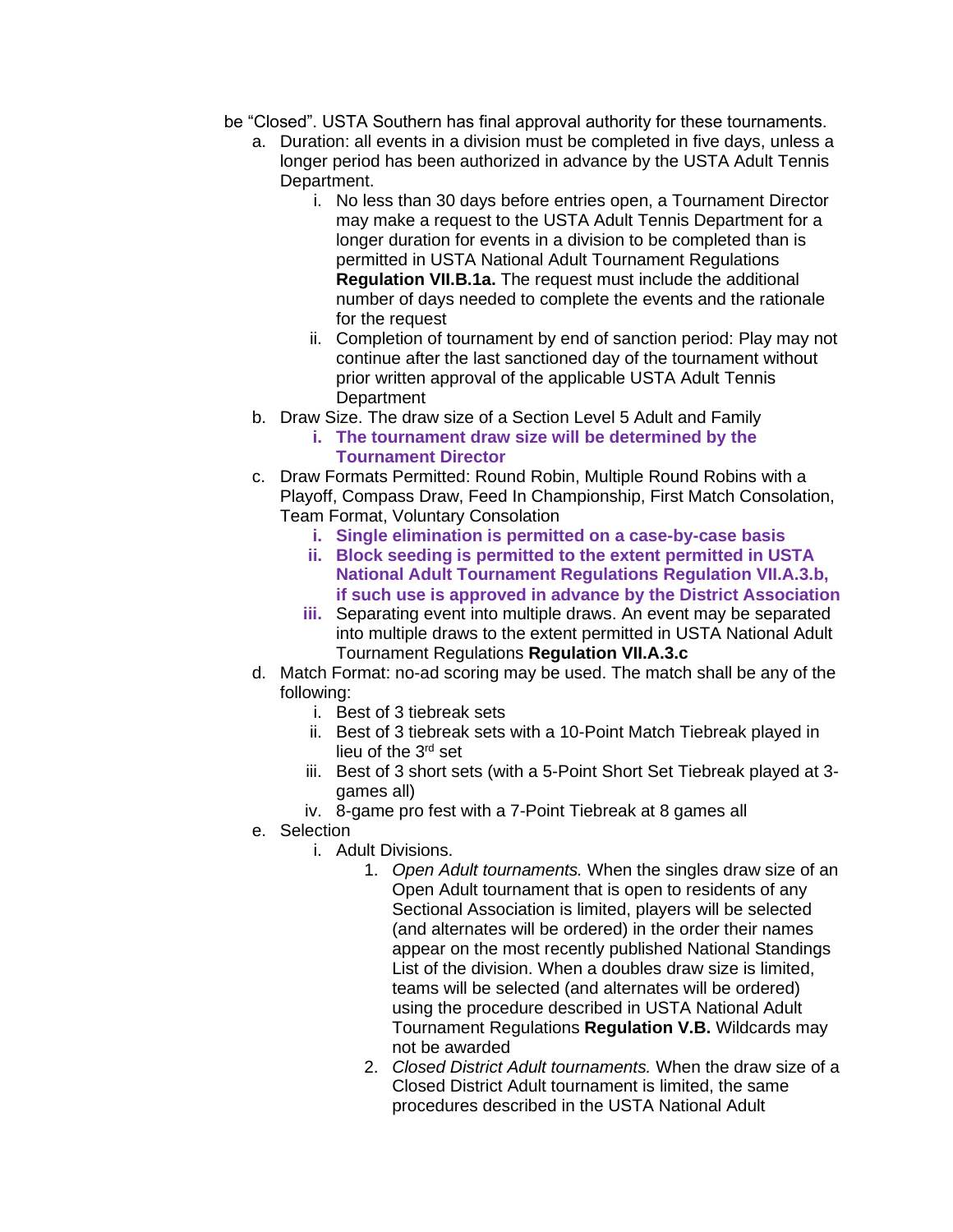Tournament Regulations **Regulation VII.B.5.a.i** will be used except that the National Standings List will be filtered to include only players who are residents of the district association.

- ii. Family Divisions
	- 1. *Open Family tournaments.* When a draw size of an Open Family Division, teams will be selected (and alternates will be ordered) in the order their names appear on the most recently published National Standings List of the division. Wild cards may not be awarded.
	- 2. *Closed District Family Tournaments.* When the draw size of a Closed district Family tournament is limited the same procedures described in USTA National Adult Tournament Regulations **Regulation VII.B.5.b.1** will be used, except that the team National Standings List will be filtered to include only teams who are residents of the District Association
- f. Seeding
	- i. *Adult Open and Adult Age Group Divisions*
		- 1. The all factors method of seeding will be used to seed. (**USTA Regulation II. A.4.b**)
	- ii. *Adult NTRP Divisions.*
		- 1. Singles: Seeding will be done using the most recently published singles National Standings list of the Division
		- 2. Doubles: Seeding will be done using the most recently published doubles National Standings list of the division. Teams will be seeded in order of their combined standings. If there is a tie, the team with the player that has the highest doubles standing on the list must be seeded in the higher position. If a player has no standing for the purpose of determining the combined standing, this player will be assigned a standing one lower than the last player on the doubles National Standing list.
	- iii. Family Divisions: all factors method of seeding will be used to seed. (**USTA Regulation II. A.4.b**)
- **g. Officials.** 
	- **i. An official is required for Level 5 tournaments.**
- **h. Courts for tournament play.**
	- **i. The use of tennis-related blended lines are permitted on courts used for tournament matches. The use of other lines for another sport, such as Pickleball, are not permitted on courts used for local league matches.**

## **IV. Sanctioning Process**

- **A. Priority Sanctioning. Sanctioning a tournament during this period gives the tournament priority on choice of dates for the following year.** 
	- **a. For 2023, priority sanctioning will be November 1st - November 15th . Tournament Directors will submit the tournament for sanctioning between these dates and they will be reviewed and approved before January 1.**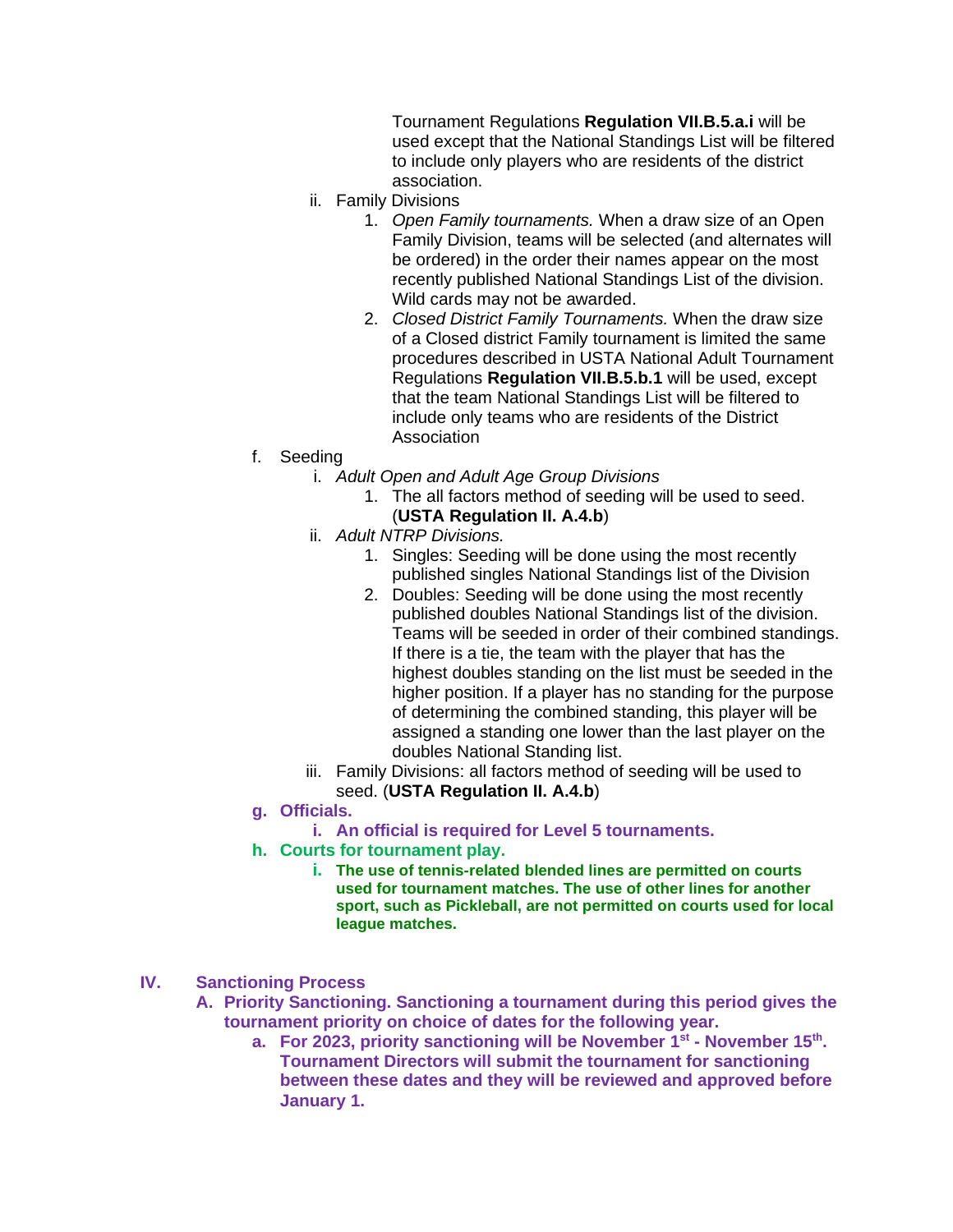- **b. Level 5 tournaments need to be submitted prior to or during the priority sanctioning period to be considered for the following year.**
- **B. Rolling Sanctioning. Level 6 and Level 7 tournaments can be sanctioned at any time during the year, on a rolling basis. However, the tournament will not be given priority on dates unless it is submitted during the priority sanctioning period. Outside of the priority sanctioning period, priority on dates is given on a first-come, first-served basis.** 
	- **a. Level 6 tournaments must be submitted 2 months prior to the tournament date for sanctioning.**
	- **b. Level 7 tournaments should be submitted 6 weeks prior to the tournament date for sanctioning.**
- **C. USTA NC requires a Waiver of Claims for adult tournaments. The USTA NC office will provide that template for the Tournament Director upon request.**
- **D. Distance Rules.** 
	- **a. Level 5 Tournaments cannot be held on the same weekend in North Carolina.**
	- **b. Level 6 Tournaments cannot be within 100 miles from each other on the same dates.** 
		- **i. A review and final decision will be made on if any exceptions will be permitted by the Sanctioning and Scheduling subcommittee after consulting the other Tournament Director that could be impacted by this event.**
		- **ii. These same distance requirements will be in place when we are considering the distance between Level 5s and Level 6s.**
	- **c. Level 7 tournaments have no distance requirements.**
- **E. Unsanctioned Tournaments.**
	- **a. Tournament submission is same as the rolling sanctioning process. No priority dates will be given to unsanctioned events. They will be taken on a first-come, first-served basis.**
	- b. **Unsanctioned tournaments cannot be held within 100 miles of another Level 5 or Level 6 tournament on the same dates**.
		- **i. If there is a Level 5 or Level 6 tournament that are within the 100 miles for the same weekend, it will be up to the discretion of the Tournament Director who submitted their event first if they would be okay with the other event also taking place that same weekend.**
- **V. USTA NC Rain Policy:**

**Tournaments that are canceled due to weather are to follow this rain policy: A. Age divisions/levels where play has begun - no refund.**

- **B. Age divisions/levels where there was no play at all - partial refund after deduction for actual expenses.** 
	- **a. In a tournament where proceeds are donated to a charitable organization the refund policy may be modified at the Tournament Director's discretion to reflect a "No Refund" policy. If the Tournament Director chooses a "No Refund Policy" this must be stated on the tournament website when registration opens for the event.**